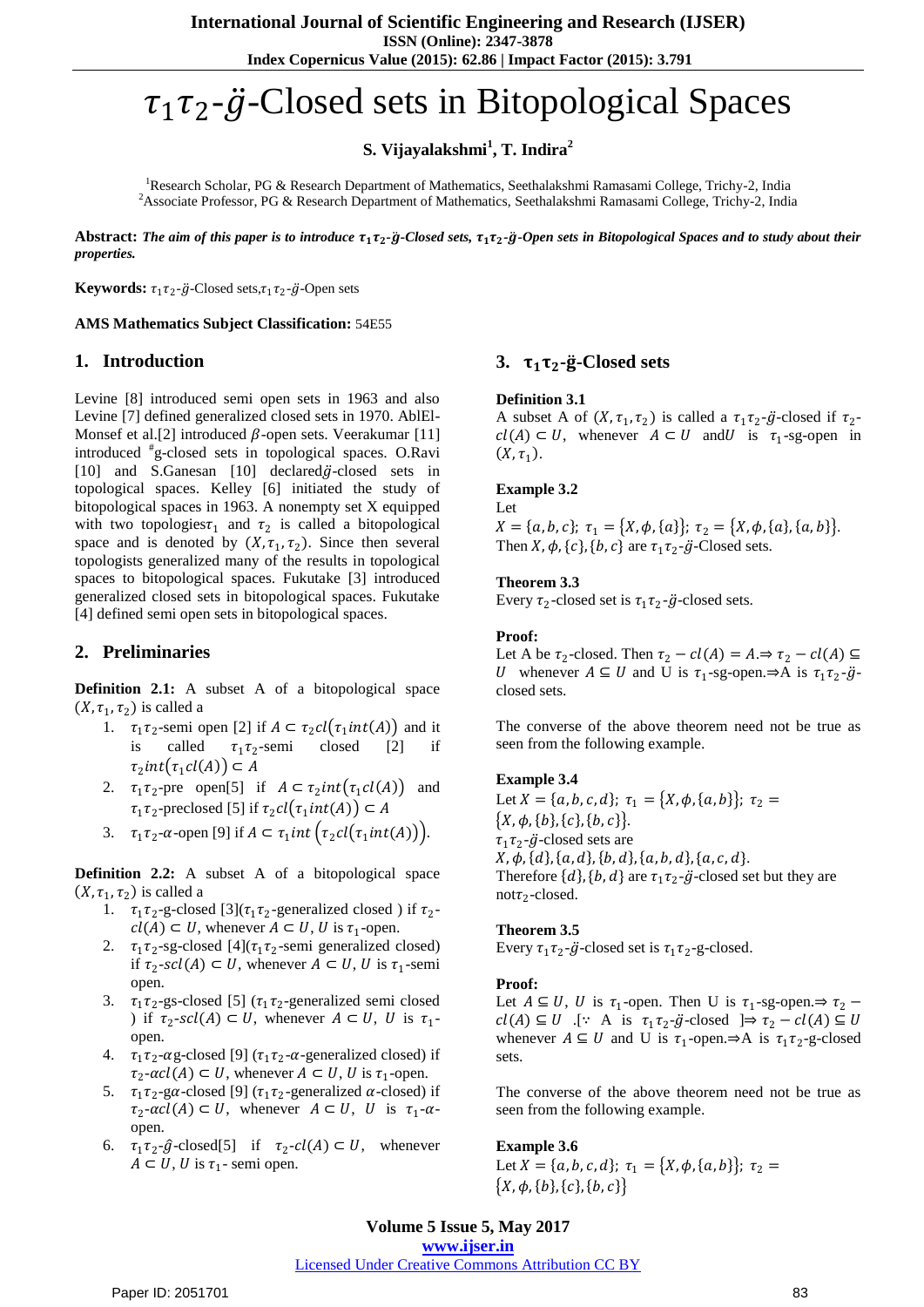**Index Copernicus Value (2015): 62.86 | Impact Factor (2015): 3.791**

 $\tau_1 \tau_2$ - $\ddot{g}$ -closed sets are  $X, \phi, \{d\}, \{a, d\}, \{b, d\}, \{a, b, d\}, \{a, c, d\}$  $\tau_1 \tau_2$ -g-closed sets are  $X, \phi, \{c\}, \{d\}, \{a, c\}, \{a, d\}, \{b, c\}, \{b, d\}, \{c, d\},$  $\{a, b, c\}, \{a, b, d\}, \{a, c, d\}, \{b, c, d\}.$ Here  $\{c\}$ ,  $\{c, d\}$ ,  $\{a, b, c\}$ ,  $\{a, b, d\}$  is  $\tau_1 \tau_2$ -g-closed set but they are not  $\tau_1 \tau_2$ - $\ddot{g}$ -closed set.

# **Theorem 3.7**

Every  $\tau_1 \tau_2$ - $\ddot{g}$ -closed set is  $\tau_1 \tau_2$ - $\hat{g}$ -closed.

## **Proof:**

Let  $A \subseteq U$ , U is  $\tau_1$ -semi open. Then U is  $\tau_1$ -sg-open. Since A is  $\tau_1 \tau_2$ - $\ddot{g}$ -closed, $\tau_2 - cl(A) \subseteq U$  whenever  $A \subseteq U$  and U is  $\tau_1$ -semi open. $\Rightarrow \tau_2 - cl(A) \subseteq U$ whenever  $A \subseteq U$  and U is  $\tau_1$ - semi open. $\Rightarrow$ A is  $\tau_1 \tau_2$ - $\hat{g}$ closed sets.

# **Theorem 3.8**

Every  $\tau_1 \tau_2$ - $\ddot{g}$ -closed set is  $\tau_1 \tau_2$ -gs-closed.

## **Proof:**

Let  $A \subseteq U$ , U is  $\tau_1$ -open. U is  $\tau_1$ -open $\Rightarrow$  U is  $\tau_1$ -sgopen.⇒  $\tau_2 - cl(A) \subseteq U$  (By assumption)But  $\tau_2$  –  $\mathit{ccl}(A) \subseteq \tau_2 - \mathit{cl}(A) \subseteq U$  whenever  $A \subseteq U$  and U is  $\tau_1$ open. $\Rightarrow \tau_2 - \text{scl}(A) \subseteq U$  whenever  $A \subseteq U$  and U is  $\tau_1$ open.⇒ A is  $\tau_1 \tau_2$ -gs-closed.

## **Theorem 3.9**

Every  $\tau_1 \tau_2$ - $\ddot{g}$ -closed set is  $\tau_1 \tau_2$ - $\alpha$ g-closed.

## **Proof:**

Let  $A \subseteq U$ , U is  $\tau_1$ -open. U is  $\tau_1$ -open $\Rightarrow$  U is  $\tau_1$ -sgopen.⇒  $\tau_2 - cl(A) \subseteq U$  (By assumption) But  $\tau_2$  –  $\alpha cl(A) \subseteq \tau_2 - cl(A) \subseteq U$  whenever  $A \subseteq U$  and U is  $\tau_1$ open. $\Rightarrow \tau_2 - \alpha c l(A) \subseteq U$  whenever  $A \subseteq U$  and U is τ<sub>1</sub>open.

 $\Rightarrow$  A is  $\tau_1 \tau_2$ - $\alpha$ g-closed.

# **Theorem 3.10**

Every  $\tau_1 \tau_2$ - $\ddot{g}$ -closed set is  $\tau_1 \tau_2$ -ga-closed.

## **Proof:**

Let  $A \subseteq U$ , U is  $\tau_1$ - $\alpha$ -open. U is  $\tau_1$ - $\alpha$ -open $\Rightarrow$  U is  $\tau_1$ -sgopen.

 $\Rightarrow \tau_2 - cl(A) \subseteq U$  (By assumption)But  $\tau_2 - \alpha cl(A) \subseteq$  $\tau_2 - cl(A) \subseteq U$  whenever  $A \subseteq U$  and U is  $\tau_1$ - $\alpha$ -open. $\Rightarrow$  $\tau_2 - \alpha c l(A) \subseteq U$  whenever  $A \subseteq U$  and U is  $\tau_1$ - $\alpha$ -open. $\Rightarrow$ A is  $\tau_1 \tau_2$ -ga-closed.

## **Theorem 3.11**

Union of two  $\tau_1 \tau_2$ - $\ddot{g}$ -closed sets is  $\tau_1 \tau_2$ - $\ddot{g}$ -closed.

## **Proof:**

Assume that A and B are  $\tau_1 \tau_2$ - $\ddot{g}$ -closed sets. Let  $A \cup B \subseteq$ U where U is  $\tau_1$ -sg-open. Then  $A \subseteq U$  and  $B \subseteq U \Rightarrow \tau_2$  –  $cl(A) \subseteq U$  and  $\tau_2 - cl(B) \subseteq U \Rightarrow \tau_2 - cl(A) \cup \tau_2$  $cl(B) \subseteq U$ But  $\tau_2 - cl(A \cup B) = \tau_2 - cl(A) \cup \tau_2$  $cl(B) \subseteq U$ . Therefore  $\tau_2 - cl(A \cup B) \subseteq U$  whenever  $A \cup B \subseteq U \& U$  is  $\tau_1$ -sg-open. Therefore  $A \cup B$  is  $\tau_1 \tau_2$ - $\ddot{g}$ closed.

# **Remark 3.12**

The intersection of two  $\tau_1 \tau_2$ - $\ddot{g}$ -closed sets need not be  $\tau_1 \tau_2$ - $\ddot{g}$ -closed.

This can be seen from the following example.

## **Example 3.13**

Let  $X = \{a, b, c\}; \tau_1 = \{X, \phi, \{b, c\}\}; \tau_2 = \{X, \phi, \{a\}\}\$  $\tau_1 \tau_2$ - $\ddot{g}$ -closed sets  $X$ ,  $\phi$ ,  $\{a\}$ ,  $\{a, b\}$ ,  $\{b, c\}$ ,  $\{a, c\}$ .  $A = \{a, b\}$  and  $B = \{b, c\}$  $A \cap B = \{b\}$  is not  $\tau_1 \tau_2$ - $\ddot{g}$ -closed set.

## **Theorem 3.14**

Let A be  $\tau_1 \tau_2$ - $\ddot{g}$ -closed and  $A \subset B \subset \tau_2 - cl(A)$  then B is  $\tau_1 \tau_2$ - $\ddot{g}$ -closed.

## **Proof:**

Let  $B \subseteq U$  where U is  $\tau_1$ -sg-open. Then  $A \subset B \subset U \Rightarrow$  $\tau_2 - cl(A) \subseteq U$ . Given  $B \subset \tau_2 - cl(A)$  and  $\tau_2 - cl(B)$  is the smallest closed set containing B. ∴  $B \subset \tau_2 - cl(B) \subset \tau_2 - cl(A) \subset U \Rightarrow \tau_2 - cl(B) \subset$  $U \Rightarrow B$  is  $\tau_1 \tau_2$ - $\ddot{g}$ -closed.

## **Theorem 3.15**

If A is  $\tau_1 \tau_2$ -g-closed then  $\tau_2 - cl(A) - A$  does not contains any non-empty  $\tau_1$ -sg-closed set.

#### **Proof:**

Suppose  $\tau_2 - cl(A) - A$  contains a not empty  $\tau_1$ -sgclosed set F. Then  $F \subset \tau_2 - cl(A) - A \Rightarrow F \subset \tau_2 - cl(A)$  but  $F \not\subset$  $A \Rightarrow F \subset A^c \Rightarrow A \subset F^c$  where  $F^c$  is  $\tau_1$ -sg-open. $\Rightarrow \tau_2$  –  $cl(A) \subset F^c \Rightarrow F \subset (\tau_2 - cl(A))^c$ .

We have  $F \subset \tau_2 - cl(A) \cap (\tau_2 - cl(A))^c = \phi : \tau_2$  $cl(A) - A$  does not contains any non-empty  $\tau_1$ -sg-closed set.

## **Theorem 3.16**

Let A be  $\tau_1 \tau_2$ -g-closed. Then A is  $\tau_2$ -closed iff  $\tau_2$  –  $cl(A) - A$  is  $\tau_1$ -sg-closed set.

## **Proof:**

Suppose that A is  $\tau_1 \tau_2$ - $\ddot{g}$ -closed and  $\tau_2$ -closed. Then  $\tau_2 - cl(A) = A.$ 

 $\Rightarrow \tau_2 - cl(A) - A = \phi$ . which is  $\tau_1$ -sg-closed set.

Conversely, assume that A is A be  $\tau_1 \tau_2$ - $\ddot{g}$ -closed and  $\tau_2 - cl(A) - A$  is  $\tau_1$ -sg-closed set. Since A is is  $\tau_1 \tau_2 - \ddot{g}$ closed,  $\tau_2 - cl(A) - A$  does not contains any non-empty  $\tau_1$ -sg-closed set. $\Rightarrow \tau_2 - cl(A) - A = \phi \Rightarrow \tau_2 - cl(A) =$ A . $\Rightarrow$  A is  $\tau_2$ -closed.

## **Theorem 3.17**

If A is  $\tau_1 \tau_2$ -g-closed and  $A \subset B \subset \tau_2 - cl(A)$  then  $\tau_2 - cl(B) - B$  contains no non-empty  $\tau_1$ -sg-closed set.

## **Proof:**

Let A be  $\tau_1 \tau_2$ -g-closed and  $A \subset B \subset \tau_2 - cl(A)$ . By theorem 3.14, B is  $\tau_1 \tau_2 - \ddot{g}$ -closed. Since B is  $\tau_1 \tau_2 - \ddot{g}$ closed, then by theorem 2.15  $\tau_2 - cl(B) - B$  contains no<br>non-empty  $\tau_1$ -sg-closed set.Hence  $\tau_2 - cl(B) - B$ non-empty  $\tau_1$ -sg-closed set.Hence  $\tau_2 - cl(B) - B$ contains no non-empty  $\tau_1$ -sg-closed set.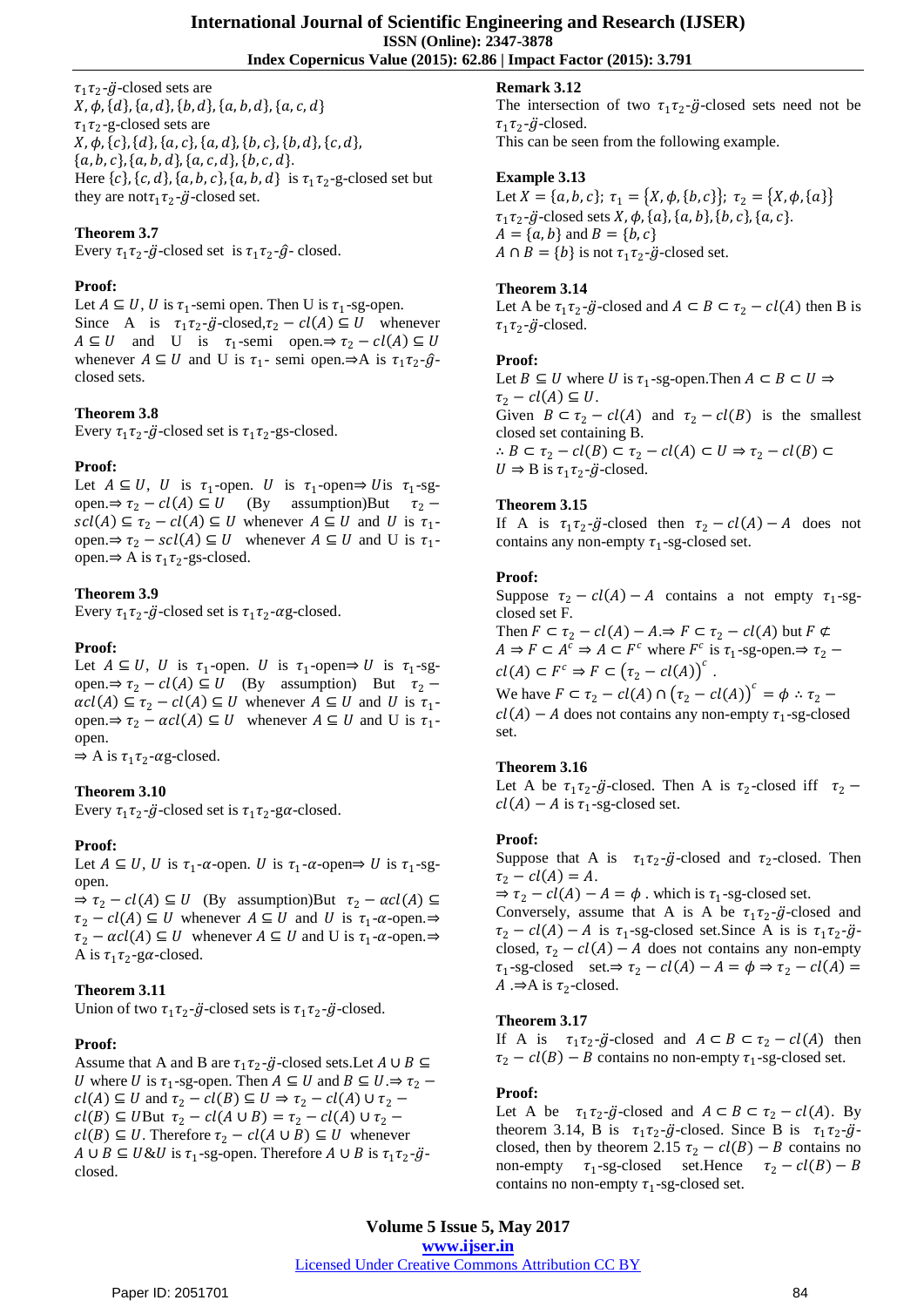## **Theorem 3.18**

For each  $x \in X$ , the singleton  $\{x\}$  is either  $\tau_1$ -sg-closed set or its complement  $\{x\}^c$  is  $\tau_1 \tau_2$ - $\ddot{g}$ -closed.

## **Proof:**

Suppose  $\{x\}$  is not  $\tau_1$ -sg-closed, then  $\{x\}^c$  will not be  $\tau_1$ sg-open.  $\Rightarrow$  X is the only  $\tau_1$ -sg-open set containing  $\{x\}^c \Rightarrow \tau_2 - cl\{x\}^c \subset X$ .  $\Rightarrow \{x\}^c$  is  $\tau_1 \tau_2$ -*g*-closed. $\Rightarrow \{x\}$ is  $\tau_1 \tau_2$ - $\ddot{g}$ -open.

# **Theorem 3.19**

Arbitrary union of  $\tau_1 \tau_2 - \ddot{g}$ -closed sets  $\{A_i, i \in I\}$  in a bitopological space  $(X, \tau_1, \tau_2)$  is  $\tau_1 \tau_2$ -g-closed if the family  $\{A_i, i \in I\}$  is locally finite on X.

# **Proof:**

Let  $\{A_i / i \in I\}$  be locally finite on X and each  $A_i$  is  $\tau_1 \tau_2$ - $\ddot{g}$ -closed in X.

To prove:  $\bigcup A_i$  is  $\tau_1 \tau_2$ - $\ddot{g}$ -closed.

Let  $\bigcup A_i \subset U$  where U is  $\tau_1$ -sg-open. $\Rightarrow A_i \subset U$ , for every  $i \in I$ .  $\Rightarrow \tau_2 - cl(A_i) \subset U$  for every  $i \in I$ .  $\Rightarrow \cup \tau_2$  $clAicU$ . Since  $A$ *i*s locally finite,  $\tau_2 - cl(\cup A_i) = \cup \tau_2 - cl(A_i) \Rightarrow \tau_2 - cl(\cup A_i) \subset$ *U* whenever  $\bigcup A_i \subset U$  where U is  $\tau_1$ -sg-open. $\Rightarrow \bigcup A_i$  is  $\tau_1 \tau_2$ - $\ddot{g}$ -closed.

# **4.**  $\tau_1 \tau_2$ -g-open sets

# **Definition 4.1**

A subset A of bitopological space  $(X, \tau_1, \tau_2)$  is called  $\tau_1 \tau_2$ - $\ddot{g}$ -open iff  $X - A$  is  $\tau_1 \tau_2$ - $\ddot{g}$ -closed.

# **Example 4.2**

In example 3.2,  $\phi$ , X,  $\{a\}$ ,  $\{a, b\}$  are  $\tau_1 \tau_2$ - $\ddot{g}$ -open sets in X.

# **Theorem 4.3**

A set A is  $\tau_1 \tau_2$ - $\ddot{g}$ -open iff  $F \subseteq \tau_2 - int(A)$  where F is  $\tau_1$ sg-closed and  $F \subseteq A$ .

# **Proof:**

Suppose A is  $\tau_1 \tau_2$ - $\ddot{g}$ -open. Then  $A^c$  is  $\tau_1 \tau_2$ - $\ddot{g}$ -closed. Suppose that F is  $\tau_1$ -sg-closed and  $F \subseteq A$ . Then  $F^c$  is  $\tau_1$ sg-open and  $A^c \subseteq F^c$ . Therefore  $\tau_2 - cl(A^c) \subseteq F^c$  (since  $A^c$ is $\tau_1 \tau_2$ - $\ddot{g}$ -closed) .⇒  $X - \tau_2 int(A) \subset F^c$ [ since  $cl(X - A) = X - int(A)$ . Hence  $F \subseteq \tau_2 - int(A)$ .

Conversely, suppose that  $F \subseteq \tau_2 - int(A)$  where F is  $\tau_1$ sg-closed and  $F \subseteq A$ . Then  $A^c \subseteq F^c$  and  $F^c$  is  $\tau_1$ -sgopen. Take  $U = F^c$ . Since  $F \subseteq \tau_2 - int(A)$ , we have

 $[\tau_2 - int(A)]^c \subseteq F^c = U$  .  $\Rightarrow \tau_2 - cl(A^c) \subseteq U$  since  $cl(A<sup>c</sup>) = (int A)<sup>c</sup>$ ]. Therefore  $A<sup>c</sup>$  is  $\tau_1 \tau_2$ - $\ddot{g}$ -closed. Thus A is  $\tau_1 \tau_2$ - $\ddot{g}$ -open.

# **Remark 4.4**

Every  $\tau_1$ -open set is  $\tau_1 \tau_2$ - $\ddot{g}$ -open but the converse is not true in general as can be seen from the following two examples.

# **Example 4.5**

In example 3.4,  $\tau_1 \tau_2$ - $\ddot{g}$ -open sets  $\phi$ , X, {a}, {b}, {c}, {b, c}, {a, c}, {a, b, c}.  $\{a, c\}$  is  $\tau_1 \tau_2$ - $\ddot{g}$ -open in X but not  $\tau_1$ -open in X.

# **Theorem 4.6**

If A and B are  $\tau_1 \tau_2$ - $\ddot{g}$ -open sets in bitopological space  $(X, \tau_1, \tau_2)$  then their intersection is a  $\tau_1 \tau_2$ - $\ddot{g}$ -open set.

## **Proof:**

If A and B are  $\tau_1 \tau_2$ - $\ddot{g}$ -open sets, then  $A^c$  and  $B^c$  are  $\tau_1 \tau_2$ - $\ddot{g}$ -closed sets.  $A^c \cup B^c$  is  $\tau_1 \tau_2$ - $\ddot{g}$ -closed sets (by theorem 3.11).  $(A \cap B)^c$  is  $\tau_1 \tau_2$ - $\ddot{g}$ -closed.  $\Rightarrow$   $A \cap B$  is  $a\tau_1 \tau_2$ - $\ddot{g}$ -open set.

## **Remark 4.7**

The union of two  $\tau_1 \tau_2$ - $\ddot{g}$ -open sets is need not be  $\tau_1 \tau_2$ - $\ddot{g}$ opens set in X.

This can be seen from the following example.

## **Example 4.8**

Let  $X = \{a, b, c, d\}; \tau_1 = \{X, \phi, \{a, b\}\}; \tau_2 =$  $\{X, \phi, \{b\}, \{c\}, \{b, c\}\}\$  $\tau_1 \tau_2$ - $\ddot{g}$ -closed set are  $X, \phi, \{d\}, \{a, d\}, \{b, d\}, \{a, b, d\}, \{a, c, d\}, \{b, c, d\}.$  $\tau_1 \tau_2$ - $\ddot{g}$ -open set are  $X, \phi, \{a\}, \{b\}, \{c\}, \{a, c\}, \{b, c\}, \{a, b, c\}.$ 

Here  $\{a\}$  and  $\{b\}$  are  $\tau_1 \tau_2 - \ddot{g}$ -open sets but they union is not  $\tau_1 \tau_2$ - $\ddot{g}$ -open set.

# **Theorem 4.9**

The arbitrary intersection of  $\tau_1 \tau_2$ - $\ddot{g}$ -open sets  $A_i$ ,  $i \in I$  in a bitopological space  $(X, \tau_1, \tau_2)$  is  $\tau_1 \tau_2$ - $\ddot{g}$ -open if the family  $\{A_i^c, i \in I\}$  is locally finite in  $(X, \tau_1)$ .

# **Proof:**

Let  $\{A_i^c, i \in I\}$  is locally finite in  $(X, \tau_1)$  and  $A_i$  is  $\tau_1 \tau_2 - \ddot{g}$ open in X for each  $i \in I$ . Then  $A_i^c$  is  $\tau_1 \tau_2$ -*g*-closed in X for each  $i \in I$ . By theorem 3.19, we have  $\bigcup (A_i^c)$  is  $\tau_1 \tau_2$ - $\ddot{g}$ -closed in X.Consequently, let  $(\bigcap A_i)^c$  is  $\tau_1 \tau_2$ - $\ddot{g}$ -closed in X. therefore  $\bigcap A_i$  is  $\tau_1 \tau_2$ - $\ddot{g}$ -open in X.

## **Theorem 4.10**

If  $\tau_2 - int(A) \subset B \subset A$  and A is  $\tau_1 \tau_2 - \ddot{g}$ -open in X then B is also  $\tau_1 \tau_2$ - $\ddot{g}$ -open in X.

# **Proof:**

Suppose  $\tau_2 - int(A) \subset B \subset A$  and A is  $\tau_1 \tau_2 - \ddot{g}$ -open. Then  $c \subset B^c \subset X - \tau_2 - int(A) = \tau_2 - cl(X - A) =$  $\tau_2 - cl(A^c)$ . Since  $A^c$  is  $\tau_1 \tau_2 - \ddot{g}$ -closed set, by theorem 3.14,  $B^c$  is  $\tau_1 \tau_2$ - $\ddot{g}$ -closed set.  $\Rightarrow B$  is  $\tau_1 \tau_2$ - $\ddot{g}$ -open in X.

# **Theorem 4.11**

If a set A is  $\tau_1 \tau_2$ - $\ddot{g}$ -closed in X, then  $\tau_2 - cl(A) - A$  is  $\tau_1 \tau_2$ - $\ddot{g}$ -open set.

# **Proof:**

Suppose that A is  $\tau_1 \tau_2$ -g-closed in X. To prove  $\tau_2$  –  $cl(A) - A$  is  $\tau_1 \tau_2 - \ddot{g}$ -open set. Let F be  $\tau_1$ -sg-closed set and  $F \subseteq \tau_2 - cl(A) - A$ . Since A is  $\tau_1 \tau_2$ -*g*-closed set in X, we have  $\tau_2 - cl(A) - A$  contains no non-empty  $\tau_1$ -sgclosed set. Since  $F \subseteq \tau_2 - cl(A) - A$ , we have  $F = \phi \subseteq \tau_2 - int(\tau_2 - cl(A) - A).$ 

Therefore  $\tau_2 - cl(A) - A$  is  $\tau_1 \tau_2$ - $\ddot{g}$ -open set.

**Volume 5 Issue 5, May 2017 www.ijser.in**